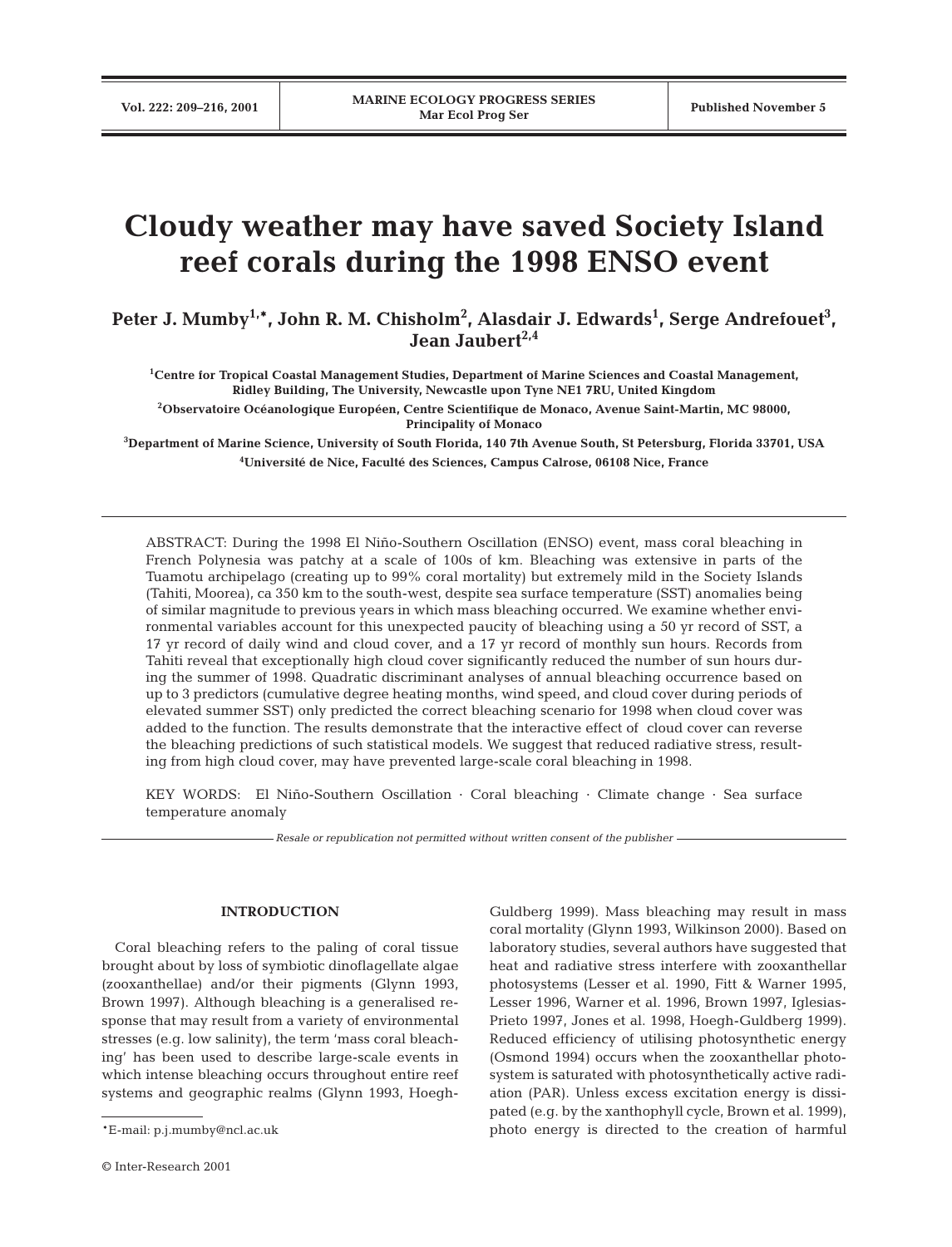(e.g. oxygen) free radicals which disrupt photosystems (Lesser et al. 1990, Lesser 1996, Brown 1997, Jones et al. 1998). As Hoegh-Guldberg (1999) summarised, 'Light [..] becomes a liability under conditions of higher than normal temperatures'.

Whilst the laboratory studies listed above are essential in understanding the mechanistic basis of bleaching, there remains a need to breach the gulf in scale between laboratory studies and large-scale geographic patterns of bleaching. For example, experimental manipulations of temperature and/or irradiance may elicit bleaching in individual polyps on a time scale of minutes (Falkowski et al. 1990) but how do such observations relate to mass bleaching at scales of months and perhaps 1000s of km? A number of attempts have been made to investigate large-scale correlates of mass bleaching including solar radiation (Fisk & Done 1985, Gleason & Wellington 1993), sea surface or sub-surface temperature (e.g. Goreau & Hayes 1994, Hoegh-Guldberg & Salvat 1995, Brown et al. 1996, Davies et al. 1996, Jones et al. 1998, Winter et al. 1998, Hoegh-Guldberg 1999, Wilkinson et al. 1999) and combinations of sea surface temperature (SST) and solar radiation (Harriott 1985, Brown & Suharsono 1990). Given the success of relating mass bleaching to elevated SST, several initiatives are underway to predict the occurrence of bleaching events using environmental data. NOAA's Hotspot programme, for example, utilises satellite-based measurements of SST to identify thermal anomalies and their duration (Strong et al. 1998<sup>1</sup>). Here, we examine a long-term meteorological record to provide the first empirical evidence that local patterns of cloud cover may influence the susceptibility of reefs to mass bleaching and subsequent coral mortality during periods of anomalously high SST.

#### **METHODS**

**Study site and bleaching context.** The Society Islands (e.g. Tahiti and Moorea) are located in French Polynesia at 149.5° W, 17.5° S. Bleaching episodes have been reported for Tahiti/Moorea in 1983, 1984, 1987, 1991, 1993, and 1994 (Glynn 1984, Salvat 1992, Gleason 1993, Drollet et al. 1994, 1995, Hoegh-Guldberg & Salvat 1995). The severity of bleaching is difficult to quantify at large (whole reef) scales and therefore the intensity of bleaching has not been determined consistently for each year. All bleaching years except 1993 have been described as 'mass bleaching events', which are defined as involving entire reef systems and geographic realms (Glynn 1993, Hoegh-Guldberg 1999).

In 1991 and 1994, genus-specific susceptibility (*Acropora, Pocillopora, Porites* [least]) and severity of bleaching were similar, with at least 90% of *Acropora* colonies bleaching in both 1991 and 1994 (Salvat 1992, Gleason 1993, Hoegh-Guldberg & Salvat 1995). By contrast, Drollet et al. (1995) showed that the 1993 episode was minor relative to that in 1994 (and by implication that in 1991). In Tahiti, the mean proportion of colonies showing signs of bleaching ranged from 7–35% per site in 1993 to 34–42% in 1994 (Drollet et al. 1995). Hoegh-Guldberg & Salvat (1995) reported that 40 to 72% of all colonies exhibited signs of bleaching in Moorea in 1994. In 1998, the global pattern of mass coral bleaching was the most severe ever recorded and resulted in unprecedented mass coral mortality (Wilkinson et al. 1999). Although mass bleaching occurred in many parts of French Polynesia (e.g. the Tuamotu Archipelago leading to 99% coral mortality in places, see Mumby et al. 2001) it did not occur in the Society Islands (Wilkinson 2000). Some highly localised occurrences of bleaching were observed around Moorea in 1998 but these were of an even lower intensity than those reported for 1993 (S.A. pers. obs.). A thermal 'threshold' of 29.2°C was suggested by Hoegh-Guldberg & Salvat (1995) and Hoegh-Guldberg (1999) to account for the incidence of bleaching events in the Society Islands.

**SST.** The Global Sea-Ice and SST data set Version 2.3b (GISST2.3b) for  $1^{\circ}$  latitude  $\times$  longitude areas was used to examine the 1998 warming anomaly around the Society Islands. The data set was provided by the UK Meteorological Office's Hadley Centre for Climate Prediction and Research. It uses an Empirical Orthogonal Function to interpolate data-voids and provide global coverage (Rayner et al. 1996, Smith et al*.* 1996). This is a blend of bias-corrected Advanced Very High Resolution Radiometer (AVHRR) satellite-derived SST data and *in situ* data from 1982 and requires little interpolation (Parker et al. 1995, Rayner et al*.* 1996). The bias-correction adjusts for differences between oceanic skin temperature as measured by the satellite and *in situ* bulk SST (Reynolds 1988). To compare anomalies between SST and other variables, records from 1983 to 1999 were subset to provide monthly mean SST and anomalies were identified as departure from the 1983 to 1999 mean for each month. Positive monthly anomalies (i.e. months with elevated temperature) were summed for each year, giving a coarse measure of the total summer positive thermal anomaly.

**Wind speed, sun hours and cloud cover.** Meteorological data were obtained for Tahiti from 1983 to 1999. Cloud cover (oktas, where 1 okta represents an eighth of the hemispherical sky being occupied by cloud) and wind speed  $(ms^{-1})$  were recorded at 13:00 to 14:00 h (local time) from 1983 to 1999. Additional measure-

<sup>1</sup>See also: http://psbsgi1.nesdis.noaa.gov:8080/PSB/EPS/method.html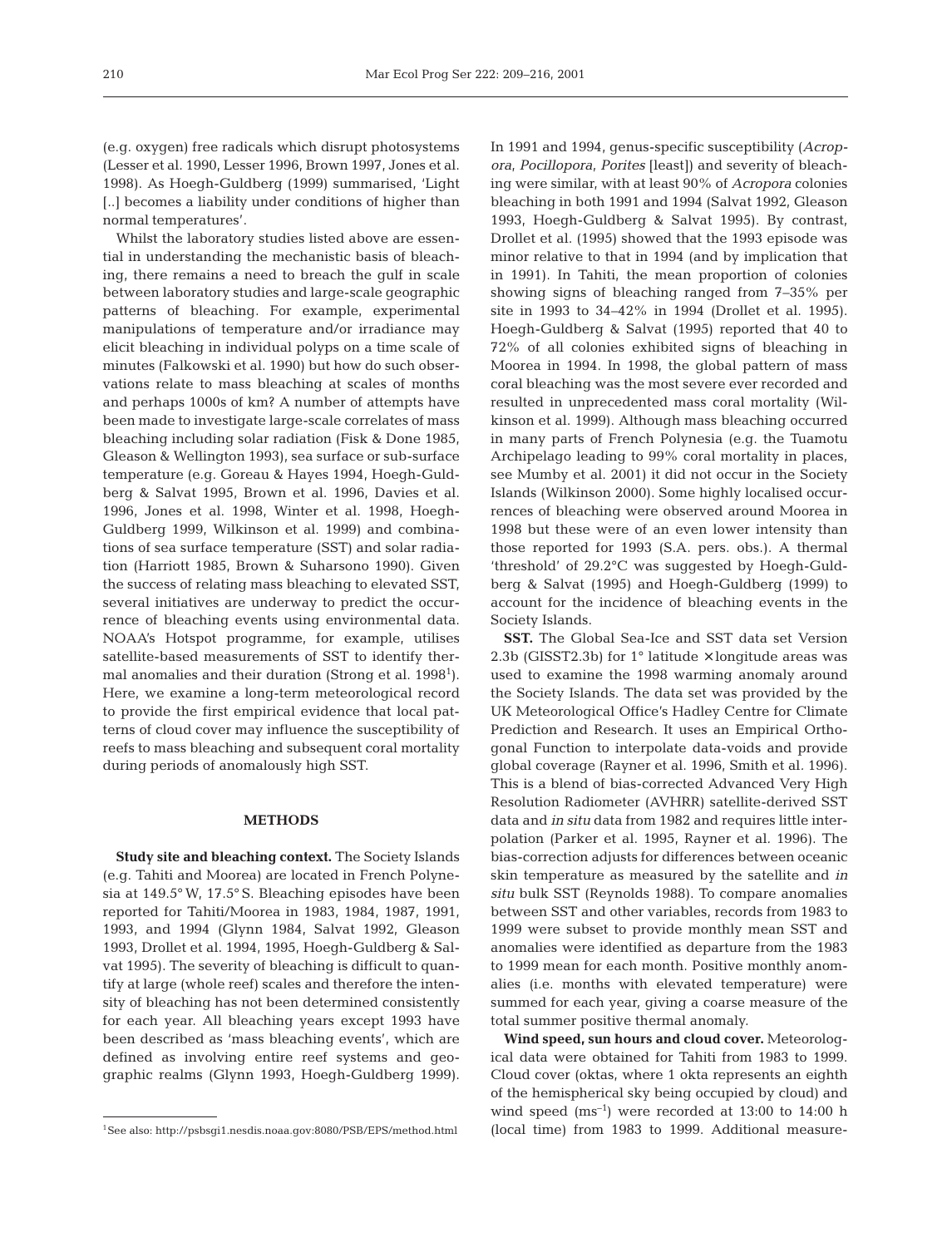ments at 11:00 and 16:00 h were available from 1993 onwards. Cloud cover data at 11:00 and 13:00 to 14:00 h were particularly important since these times fall just either side of the period of maximum down-welling irradiance when the sun is at its maximum altitude (ca 12:10 h in the critical months of February to April). The total number of sun hours, where light intensity exceeded 120 W  $m^{-2}$  (i.e. cloud free or very low cloud cover), were also obtained for each month. Sun hours and afternoon cloud cover were both included in the analysis because sun hours alone do not relate to periods when solar radiation is at its daily maximum. It is important to make this distinction because if sun hours were anomalously high in the early morning and late afternoon but not at noon, then corals might not have experienced anomalous levels of total irradiance. The correlation between monthly sun hours and cloud cover was strong and negative (Pearson  $r = -0.74$ ,  $p < 0.0001$ , following Anderson-Darling tests for normality). In the absence of direct PAR measurements at large scales, we suggest that noon cloud cover can be a useful surrogate for maximum daily irradiance at a scale of kilometres.

Monthly anomalies in each variable were calculated as the difference from the 1983 to 1999 monthly mean. A similar approach is used by the NOAA coral bleaching monthly hotspot programme (Strong et al. 1998). To compare the relative magnitudes of anomalies between variables, the data were standardised by expressing each anomaly as a percentage of the mean monthly value between 1983 and 1999. Since the responses of zooxanthellae to changing light intensity can involve short time scales (e.g. minutes, hours, or days; see Falkowski et al. 1990), anomalies in cloud cover were also investigated at a daily scale and at different times of day. Daily anomalies for each time of day were calculated as the difference between mean monthly cloud cover at each time and the daily record.

**Interactions between SST anomalies, wind speed and cloud cover.** Quadratic discriminant analysis was used to evaluate the interactions between environmental variables and their crude predictive capability for bleaching events. This form of discriminant analysis was chosen because, unlike linear discriminant analysis, it does not require equal covariance matrices among variables (Minitab 1997). Since bleaching is most likely to occur when summer SST is anomalously high (Hoegh-Guldberg 1999, Wilkinson et al. 1999), meteorological data were analysed only for periods where SST anomalies were positive in summer months. Recent work on predicting bleaching from SST 'hotspots' utilises the degree heating weeks (see Footnote<sup>1</sup>) which is the sum of weekly positive thermal anomalies (°C) where an anomaly exceeds summer maximum SST. To calculate a similar measure from monthly SST data, incorporating the duration and

extent of heating, positive monthly SST anomalies were summed for each year. The discriminant function was built using all years in which SST was anomalously high except 1998. Data for 1998 were then added to the function to examine whether the minor bleaching in 1998 was predicted. Although the severity of bleaching has not been quantified in each year, bleaching was reported to be mild in 1993 (Drollet et al. 1994, 1995) and therefore discriminant analysis was carried out with alternate bleaching states in this year. Sun hours were excluded from the analysis because of cross-correlation with cloud cover.

### **RESULTS**

The weekly SST bleaching 'threshold' of 29.2°C (Hoegh-Guldberg 1999) is shown on the 50 yr time series of monthly SST (Fig. 1) and although we question the usefulness of such thresholds later, it is instructive to use this threshold line in making inter-annual comparisons. Monthly SST exceeded 29.2°C for at least 1 mo during each of the 1984, 1991, 1993, and 1994 bleaching events but not during the 1983 or 1987 events. SST was elevated (ca 29.2°C) for a longer period of time (2 mo) in 1998 than in all bleaching years and the maximum monthly SST during bleaching years only exceeded that of 1998 in 1984 and 1991. *In situ* observations of sea temperature from the fringing reef, barrier reef, and in the channel of Tiahura reef (Moorea) confirm that monthly mean temperature exceeded 29.2°C for 2 mo in 1998 (B. Salvat pers. comm.). In short, the SST data suggest that mass bleaching would have been expected in 1998, other factors being equal.

With the exception of 1983, all bleaching years exhibited 2 to 4 mo positive SST anomalies (Fig. 2a). A 2 mo positive SST anomaly was also observed in 1998 (as above). The mean summer (January to April) positive SST anomaly during non-bleaching years was +0.27°C, which was significantly less than that (+1.22°C) in bleaching years (1-tailed Mann-Whitney *U*-test, p < 0.01). However, summer positive SST anomalies (i.e. sum of positive anomalies from the months January to April in each year) varied considerably between years in which bleaching was observed. Specifically, the summer positive SST anomalies during bleaching years were +0.04°C (1983, 1 mo anomaly), +2.11°C (1984, 4 mo anomaly), +0.62°C (1987, 3 mo anomaly), +1.62°C (1991, 3 mo anomaly), +1.79°C (1993, 4 mo anomaly), and +1.14°C (1994, 4 mo anomaly). The equivalent anomaly in 1998 was +1.15°C (2 mo) which, compared to the anomalies in massbleaching years, was greater than 1983, less than 1991 and similar to 1994.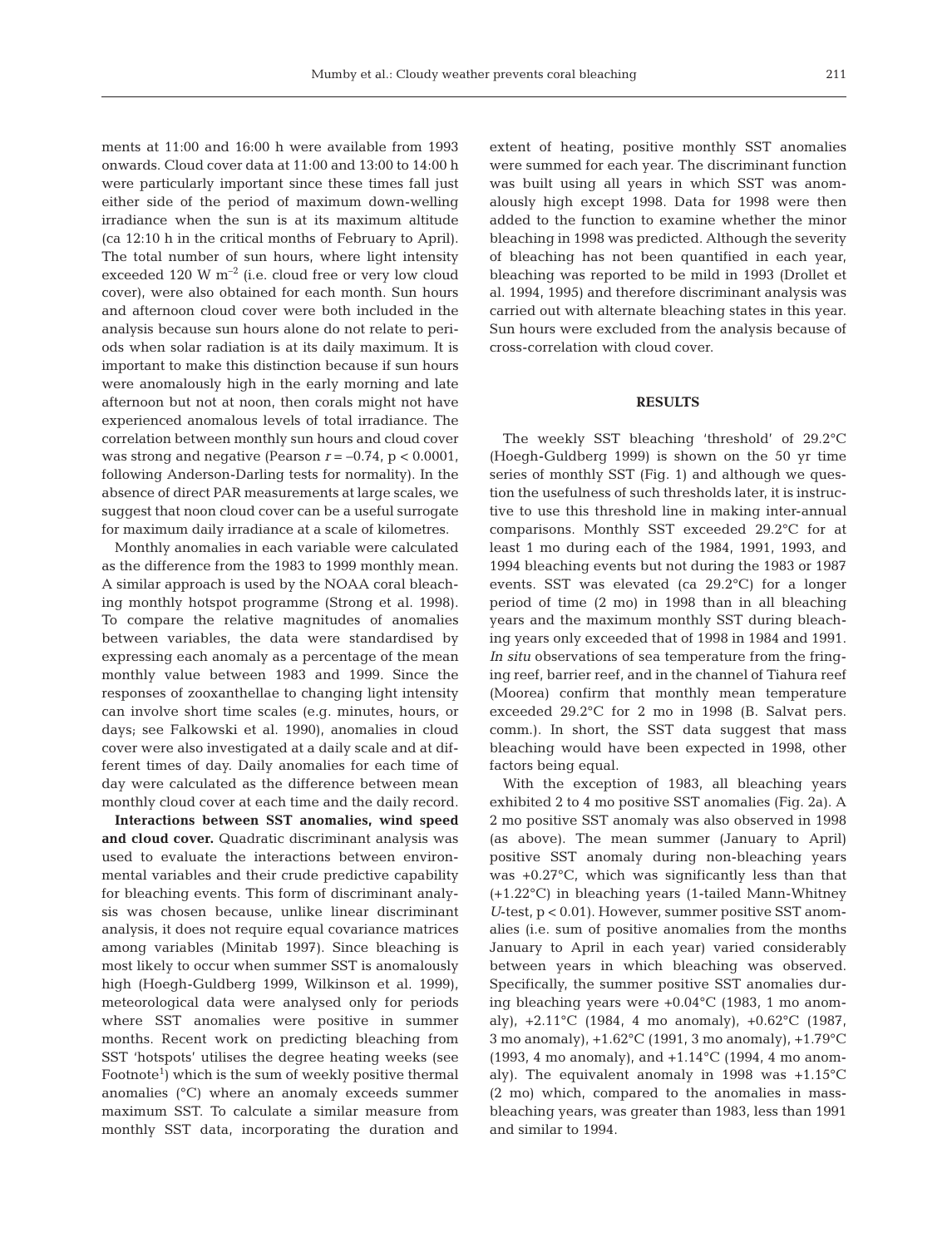

Fig. 1. Monthly sea surface temperature (SST) in the Society Islands, French Polynesia, for January to April. (––––) 11 yr running mean for SST during the warmest summer month (March), and ( $\bullet\bullet\bullet$ ), thermal bleaching threshold for the Society Islands suggested by Hoegh-Guldberg (1999). Note: Hoegh-Gulberg & Salvat (1985) first suggested this threshold, but in relation to *in situ* data at a depth of 14 m rather than SST data. Bleaching years are indicated by light shading

Wind speed anomalies showed no consistent relationship with the incidence of bleaching years. However, where absolute anomalies were small during bleaching years (e.g. 1983; Fig. 2) the coefficients of variation (COV) of monthly wind speed were high, indicating both very calm and very windy conditions within months (e.g. the mean COV of wind speed between January and April was 66% in 1983 but 49% in 1984 to 1999). Wind speeds were consistently high during the 1993 and 1994 bleaching events but showed negative anomalies during 1998 (Fig. 2b).

With the exception of 1983, cloud cover was low and sun hours were high during bleaching events (Fig. 2c,d). In 1998, however, sun hours were the lowest on record for February and cloud cover was consistently high for February to April. For the 2 months in summer 1998 for which data were available, sun hours were significantly less than monthly means (February 1998 sun hours = 100, lower 99% CL of mean = 171.9 h; March 1998 sun hours = 191, lower 99% CL of mean = 212.1 h).

Daily cloud cover at 11:00, 13:00 to 14:00, and 16:00 h was significantly greater in the summer (February to April) of 1998 than in bleaching years and all other years for which data were available (Fig. 3; Mann

Whitney *U*-tests p < 0.001). It is also instructive to calculate the percentage of days when cloud cover was less than the lower 99% confidence level for mean cloud cover in each month. For times 11:00, 13:00 to 14:00, and 16:00 h respectively, the percentage of 'cloudy' days in 1998 was 65, 66, and 67%. The equivalent percentages of 'cloudy' days, averaged for bleaching years, were 38, 48 and 39% (i.e. ca two-thirds of the number of cloudy days in 1998).

Discriminant analyses generally represented training data faithfully because the minimum internal success of predicting bleaching events from training data was 77% (Table 1). However, the magnitude of cumulative SST anomaly with and without data on wind speed consistently and incorrectly predicted bleaching to have occurred in 1998. The occurrence of bleaching in 1998 was only predicted correctly (with >99.9% certainty) once cloud data were incorporated into the function. When the weak bleaching year 1993 was classified as 'non mass-bleaching', the internal predictive capability of the function increased as wind and cloud cover were added. All analyses suggested that bleaching would occur in 1993 and internal accuracy was greatest under this assumption. Ultimately, the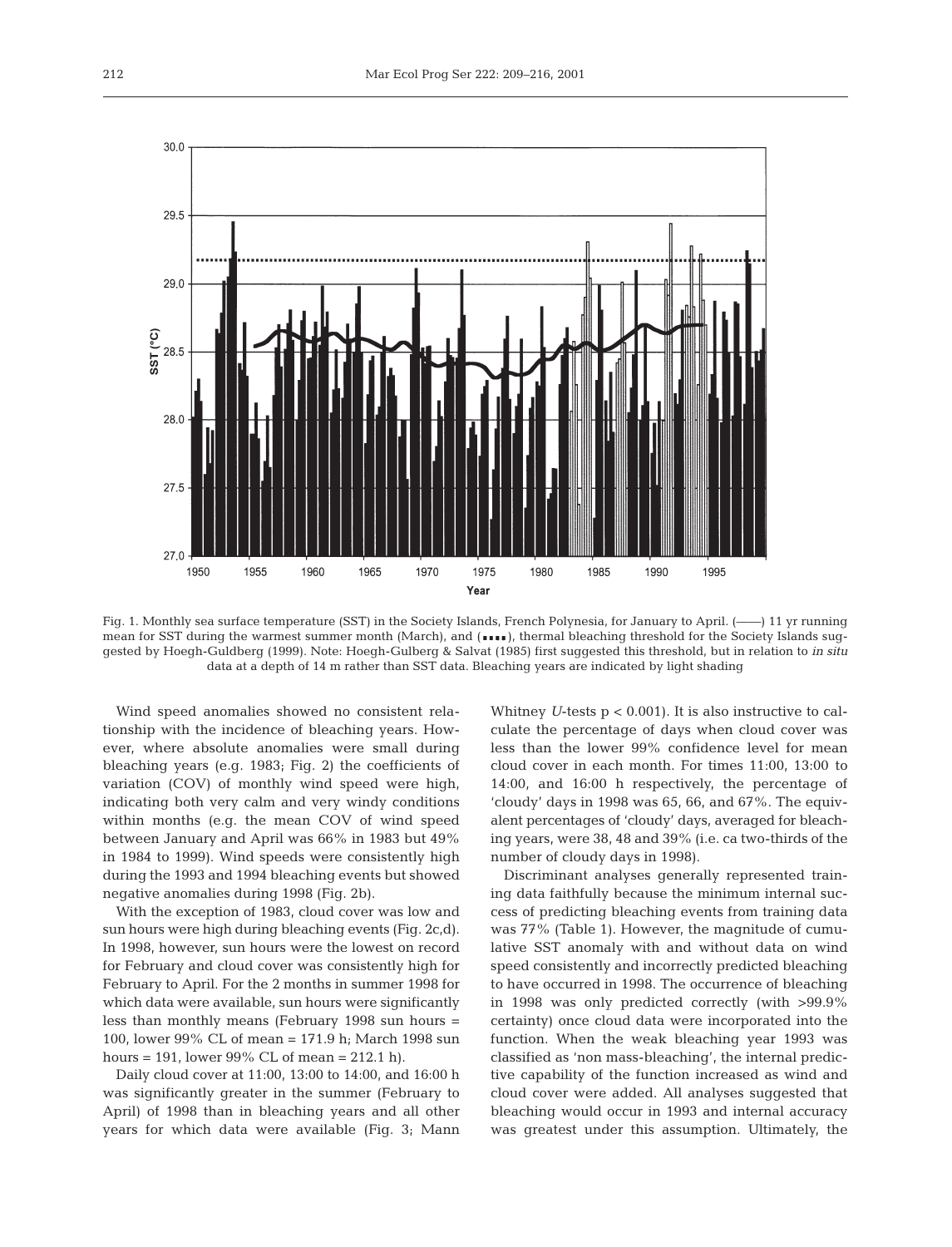

Fig. 2. Meteorological record for Tahiti. Anomalies shown for (a) sea surface temperature (SST), (b) wind speed, (c) cloud cover, and (d) sun hours, based on the 1983 to 1999 monthly means for January to April. Years where bleaching was reported in French Polynesia are shaded black, no bleaching years are shaded light grey, and 1998 is shaded dark grey

most accurate model included all 3 variables and was insensitive to whether 1993 was categorised as a mass bleaching event or not. In short, the interactive effect of cloud cover reversed a statistical prediction of mass bleaching in 1998 based on cumulative SST anomalies with and without wind speed (Table 1).

## **DISCUSSION**

Previous studies have suggested that threshold levels of sea temperature may predict bleaching events in the Society Islands. Hoegh-Guldberg & Salvat (1995) found that a monthly mean of hourly temperature at a depth of 14 m was associated with the onset of bleaching in 1994. Temperatures exceeded 29°C in 1994 but were below this threshold during the 'non-bleaching' years 1992 and 1993 (although they concede that weak bleaching was observed in 1993). A more detailed analysis (Hoegh-Guldberg 1999) used weekly SST records to predict that bleaching events would occur when mean weekly temperature exceeded 29.2°C. Whilst the paucity of bleaching in 1998 appears to contradict the use of this 'threshold' because both *in situ* and mean monthly SST measurements exceeded 29.2°C, it is difficult to evaluate such thresholds objectively. Firstly, thresholds have a specific temporal scale which may not be conserved between data sets. Thus, the weekly data of Hoegh-Guldberg & Salvat (1995) may not be directly comparable to data analysed by hour, day or month. Secondly, thresholds require a temporal duration identifying how long the threshold must be exceeded before bleaching will occur. Such a duration is not available for French Polynesia. Thirdly, the absolute accuracy of temperature measurements may differ between data sets, in which case the magnitude of anomalies may be more informative. It should be pointed out, however, that the baseline from which anomalies are calculated is critical and must be conserved between studies. In the present study, anomalies were calculated against mean monthly values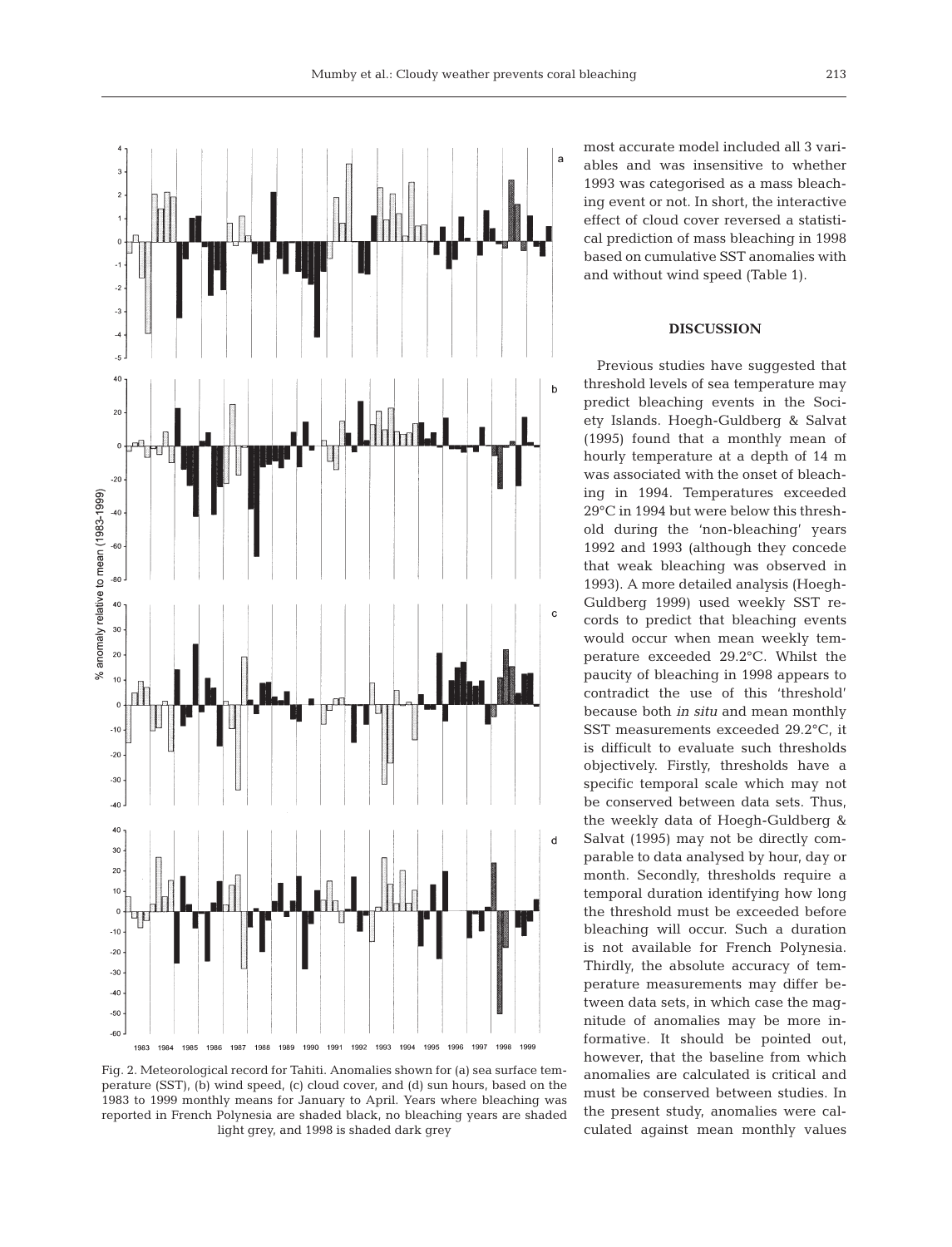

data exist (open). Data for 11:00 and 16:00 h based on 1993 to 1999, whereas data for 13:00 to 14:00 h based on 1983 to 1990

between 1983 and 1999. Although SST anomalies are doubtless a useful predictor of bleaching events at large scales (e.g. Goreau & Hayes 1994, Strong et al. 1998, Wilkinson et al. 1999), SST anomalies alone do not predict the occurrence of bleaching events in the Society Islands. If they did, mass bleaching would have occurred in 1998 as predicted by the quadratic discriminant analysis and Hoegh-Guldberg's analysis of SST thresholds (Hoegh-Guldberg 1999).

t

From February to April 1998 there was significantly greater cloud cover than previous years for which data were available. These cloudy conditions appear to have occurred throughout the day in the critical months of 1998 and therefore we suggest that solar radiation was not only reduced in total, but it is likely

that maximum midday irradiance was also reduced. The results of discriminant analyses show that cloud cover may interact with other environmental variables to radically alter the prediction of bleaching. It should be borne in mind that the discriminant function was weighted favourably towards SST having a predominant predictive control on bleaching. This is because data were analysed only for periods of anomalously high SST, degree heating months were used rather than mean SST, and the discriminant function was derived from all years *apart* from 1998 so that this anomalous year did not bias the results obtained. Thus, we suggest that for the *magnitude* of SST anomalies reported for the Society

Islands, reduced radiative stress may have prevented large-scale coral bleaching during the 1998 ENSO. Such empirical conclusions are consistent with the model predictions of Jones et al. (1998), who suggested that shading of reefs may prevent the occurrence of bleaching during periods of elevated SST.

The year 1983 did not fit the 'elevated temperaturedecreased cloud cover' model of bleaching closely. In 1983, cloud cover was slightly higher than the 1983 to 1999 average for 3 summer months and sun hours showed an inverse pattern. It is likely, however, that 1983 was an unusual bleaching year in that the 1982/1983 ENSO caused significant depression of sea level, which increased the penetration of solar radiation and caused increased thermal warming, particu-

Table 1. Quadratic discriminant analysis predicting the onset of bleaching from cumulative positive sea surface temperature (SST) anomalies ( $^{\circ}$ C), mean wind speed (m s<sup>-1</sup>), and mean cloud cover (oktas) during periods of positive SST anomaly. Overall accuracy of (discriminant) function is calculated from the total number of correct bleaching/non-bleaching assignments from training data. This is *not* an independent assessment of accuracy but indicates the fit of the model to the input data. Bleaching years were 1983, 1984, 1987, 1991, 1993, and 1994. The analysis was repeated with 1993 set to 'non mass-bleaching' since this was clearly a mild bleaching year (Drollet et al. 1994). The correct prediction for 1998 was non mass-bleaching, a term which encompasses very mild bleaching such as annual bleaching and the localised observations from 1998

|                     | Bleaching years | <b>SST</b>       | $SST + Wind$     | $SST + Wind + Cloud$ |
|---------------------|-----------------|------------------|------------------|----------------------|
| Overall accuracy of | Not 1993        | 77               | 77               | 92                   |
| function $(\%)$     | All             | 92               | 92               | 92                   |
| Years confused in   | Not 1993        | 1983, 1987, 1993 | 1983, 1987, 1993 | 1994                 |
| training data       | All             | 1987             | 1987             | 1987                 |
| Prediction of       | Not 1993        | Incorrect        | Incorrect        | Correct              |
| bleaching for 1998  | All             | Incorrect        | Incorrect        | Correct              |
| Confidence of       | Not 1993        | 54               | 62               | >99.9                |
| prediction $(\% )$  | All             | >99.9            | >99.9            | >99.9                |

3

4

5

Mean daily cloud cover (oktas) between February - April

Mean daily cloud cover (oktas) between February - April

6

7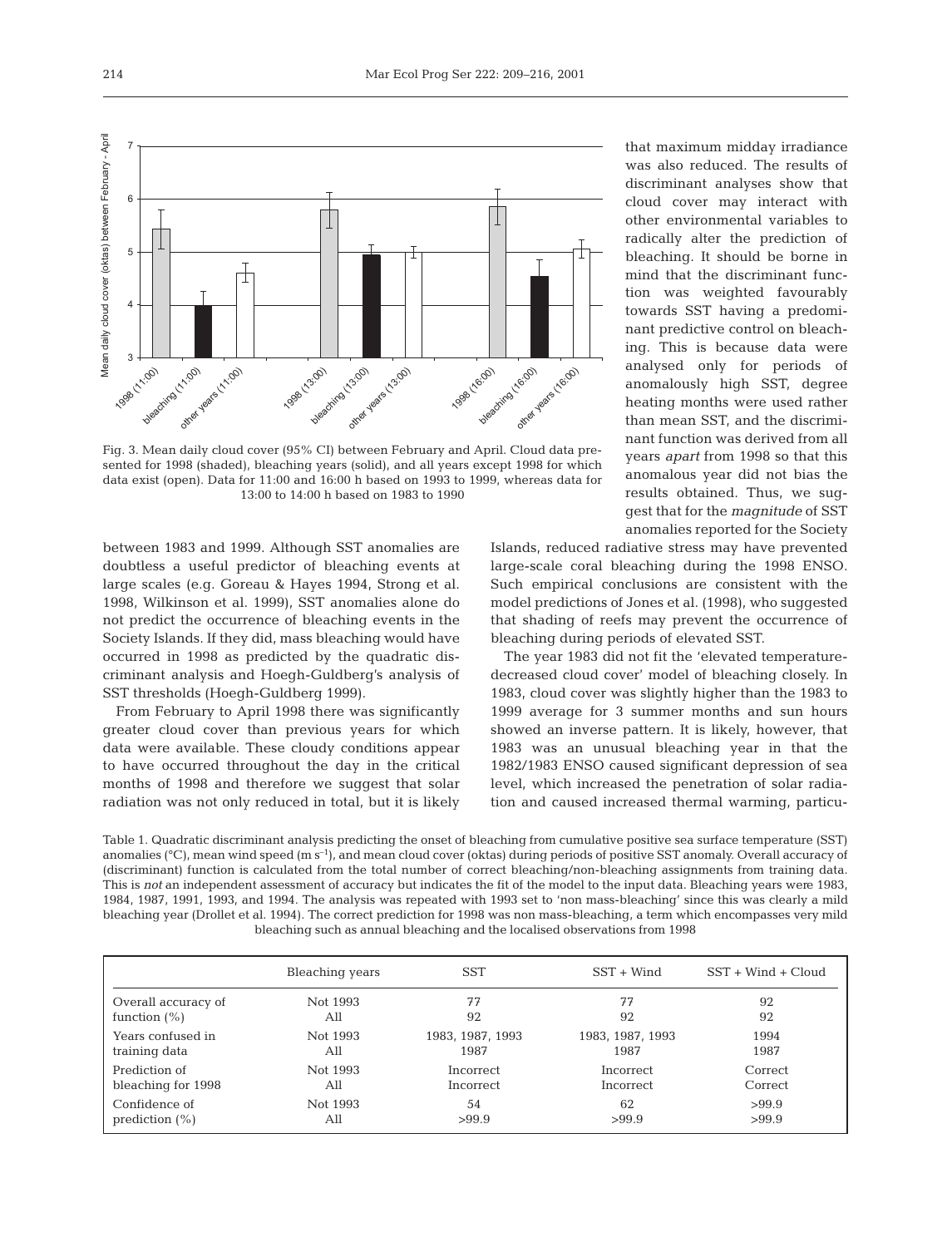larly in shallow water associated with reef crests where most of the mortality was observed (Salvat; cited in Glynn 1984). Although the 1998 ENSO was more severe than that of 1982/1983 (Wilkinson et al. 1999), sea level only showed minor fluctuations (22 mm) in French Polynesia (W. C. Patzert, NASA Jet Propulsion Laboratory, pers. comm.).

The role of wind speed in bleaching events remains equivocal. A number of studies have made anecdotal remarks that bleaching often followed calm periods (reviewed in Glynn 1993). Calm conditions may favour bleaching if water clarity, and hence light transmittance, is high and calm seas may reduce specular reflection (Hendee 1998). However, wind speeds in the Society Islands were on average higher than normal in several bleaching years, particularly 1987, 1993 and 1994. Further, wind speeds were extremely low during 1998 which, like elevated SST, are usually perceived to be highly conducive to bleaching. We suggest that wind may have a more complicated role for high islands such as Tahiti and Moorea, as high wind speeds may facilitate the removal of clouds and hence enhance the overall transmittance of solar radiation.

Two alternative explanations for the paucity of bleaching in 1998 are possible but there is currently insufficient evidence that either apply to the coral genera or locations studied here. Firstly, Rowan et al. (1997) demonstrated that 3 clades of zooxanthellae in the Caribbean coral *Montastraea annularis* differed in their susceptibility to bleaching. Conceivably, bleaching may act as a selection regime in which more resistant clades of zooxanthellae replace pre-bleaching clades (the 'adaptive bleaching hypothesis', Buddemeier & Fautin 1993). Secondly, Brown et al. (2000) found that west-facing sides of *Goniastrea* colonies, which experienced higher solar irradiance from January to March than east-facing sides, had greater tolerance to bleaching when SST increased in May. They suggested that the history of exposure to solar radiation may effect subsequent susceptibility to bleaching. Whether this mechanism holds for a wider number of genera, physical conditions, and over longer periods is unclear. Whilst neither explanation can be discounted at this stage, the meteorological data provide a much simpler explanation of the temporal pattern of bleaching in the Society Islands. Although the cloud cover associated with high islands may have been adequate to prevent mass bleaching in the Society Islands, patterns of cloud cover may partly account for spatial patchiness in bleaching intensity and/or bleachinginduced mortality in other areas. We suggest that coral reef monitoring programmes consider the incorporation of cloud cover so that the synergies of SST and irradiance in determining mass coral bleaching might become clearer.

*Acknowledgements.* P.J.M. was funded by a Royal Society University Research Fellowship. We thank the UK Meteorological Office for access to data from Tahiti, and B. Salvat, Y. Chancerelle, J. Algret (CRIOBE), and V. Prasil (Service des Resources Marines) are thanked for generously providing temperature data on various islands. B. Salvat is also thanked for his comments on the manuscript. This work was made possible by the extraordinary generosity of Prince Khaled bin Sultan bin Abdulaziz of Saudi Arabia, who made available the logistical facilities of his vessel, the MY 'Golden Shadow'. We are most grateful to the captains and crews of the Golden Fleet for their professional efficiency and kindness. Barbara Brown and Richard Dunne are also thanked for useful discussions on bleaching, temperature and cloud cover. Three referees improved an earlier version of the manuscript.

#### LITERATURE CITED

- Brown BE (1997) Coral bleaching: causes and consequences. Coral Reefs 16:S129–138
- Brown BE, Suharsono NOWE (1990) Damage and recovery of coral reefs affected by El Niño related seawater warming in the Thousand Islands, Indonesia. Coral Reefs 8:163–170
- Brown BE, Dunne RP, Chansang H (1996) Coral bleaching relative to elevated seawater temperature in the Andaman Sea (Indian Ocean) over the last 50 years. Coral Reefs 15:151–152
- Brown BE, Ambarsari I, Warner ME, Fitt WK, Dunne RP, Gibb SW, Cummings DG (1999) Diurnal changes in photochemical efficiency and xanthophyll concentrations in shallow water reef corals: evidence for photoinhibition and photoreception. Coral Reefs 18:99–105
- Brown BE, Dunne RP, Goodson MS, Douglas AE (2000) Bleaching patterns in reef corals. Nature 404:142–143
- Buddemeier RW, Fautin DG (1993) Coral bleaching as an adaptive mechanism. BioScience 43:320–326
- Davies JM, Dunne RP, Brown BE (1996) Coral bleaching and elevated sea-water temperature in Milne Bay Province, Papau New Guinea, 1996. Mar Freshw Res 48:513–516
- Drollet JH, Faucon M, Martin PMV (1994) A survey of environmental physico-chemical parameters during a minor coral mass bleaching event in Tahiti in 1993. Mar Freshw Res 45:1149–1156
- Drollet JH, Faucon M, Martin PMV (1995) Elevated sea-water temperature and solar UV-B flux associated with two successive coral mass bleaching events in Tahiti. Mar Freshw Res 46:1153–1157
- Falkowski PG, Jokiel PL, Kinzie RA (1990) Irradiance and corals. In: Dubinski Z (ed) Ecosystems of the world, 25: coral reefs. Elsevier, Amsterdam, p 89–107
- Fisk DA, Done TJ (1985) Taxonomic and bathymetric patterns of bleaching in corals, Myrmidon Reef , Queensland. Proc 5th Int Coral Reef Symp 6:149–154
- Fitt WK, Warner ME (1995). Bleaching patterns of four species of Caribbean reef corals. Biol Bull 189:298–307
- Gleason DF, Wellington GM (1993) Radiation and coral bleaching. Nature 365:836–838
- Gleason MG (1993) Effects of disturbance on coral communities: bleaching in Moorea, French Polynesia. Coral Reefs 12:193–201
- Glynn PW (1984) Widespread coral mortality and the 1982/83 El Niño warming event. Environ Conserv 11:133–146
- Glynn PW (1993) Coral reef bleaching: ecological perspectives. Coral Reefs 12:1–17
- Goreau TJ, Hayes RL (1994) Coral bleaching and ocean 'hotspots'. Ambio 23:176–180